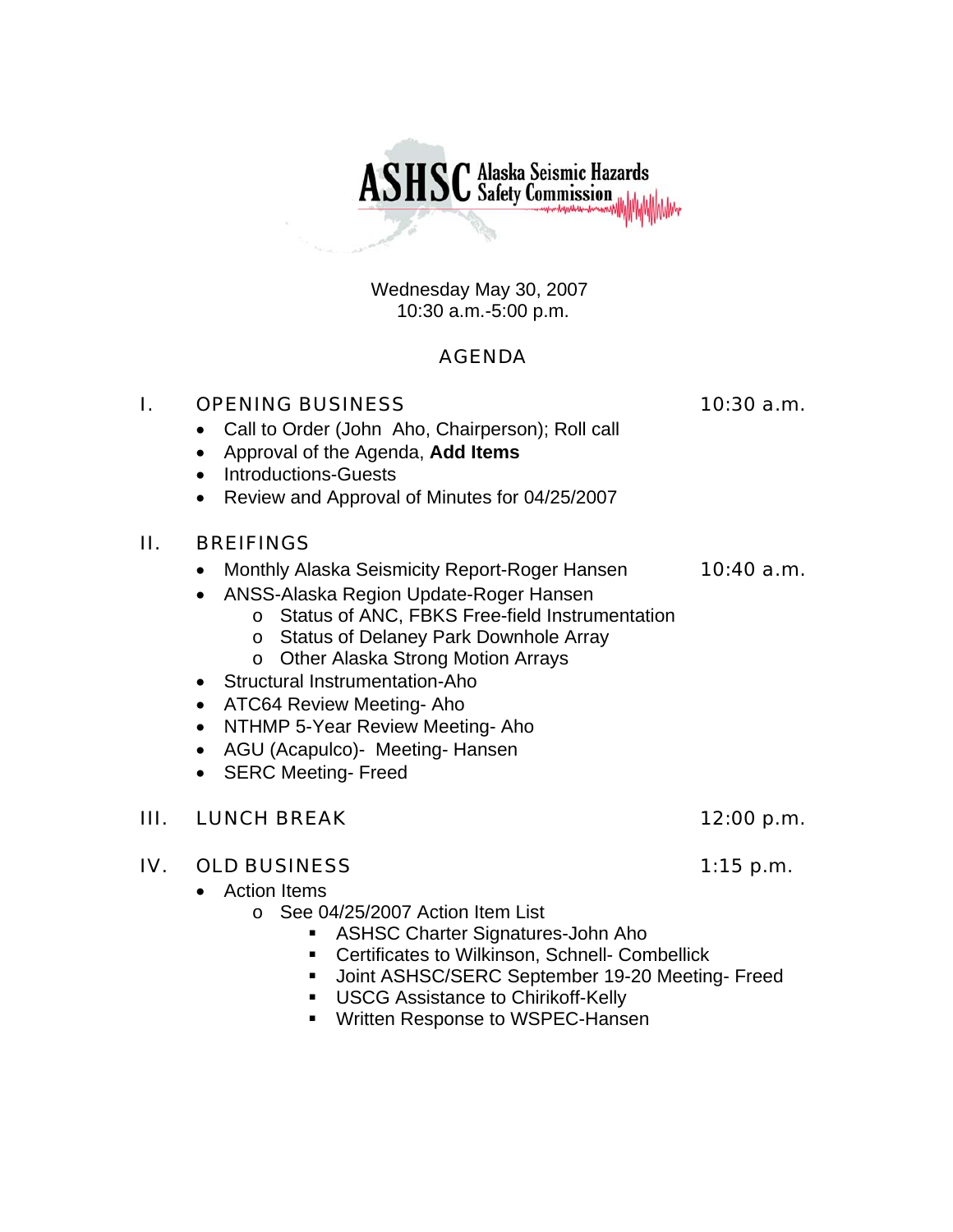# **ASHSC** Alaska Seismic Hazards

# IV. COMMITTEE MEETINGS 1:30 p.m.

Committee chairman (shown in bold) should prepare agendas for their respective committee meetings. The chairman shall present the results of the meeting to the full Commission on May 31.

| • Education and Outreach                                    | 1:30 p.m.-2:00 p.m.    |  |  |
|-------------------------------------------------------------|------------------------|--|--|
| o Hosford, Freed, Simmons, Hansen, Hicks                    |                        |  |  |
| • Hazards Identification                                    | $2:00$ p.m.-2:30 p.m.  |  |  |
| o Carver, Combellick, Hansen, Nottingham                    |                        |  |  |
| Insurance                                                   | $2:30$ p.m.-3:00 p.m.  |  |  |
| Maxwell, Carver, Freed, Div. of Insurance                   |                        |  |  |
| • Response, Recovery, & Loss Estimation 3:00 p.m.-3:30 p.m. |                        |  |  |
| o Simmons, Aho, Kelly, Freed                                |                        |  |  |
| Schools                                                     | $3:30$ p.m.-4:00 p.m.  |  |  |
| o <b>Aho</b> , Carver, Kelly, Hicks                         |                        |  |  |
| • Earthquake Scenario                                       | 4:00 p.m.-4:30 p.m.    |  |  |
| o Combellick, Carver, Simmons, Hansen, Aho, Freed           |                        |  |  |
| <b>Post Earthquake Tasks</b>                                | 4:30 p.m.- $5:00$ p.m. |  |  |
| $\circ$ <b>Aho</b> , All Members                            |                        |  |  |

Note: Commission members who are not on a committee that is meeting can take a break during that time or attend the meeting if they have an interest.

## V. ADJOURNMENT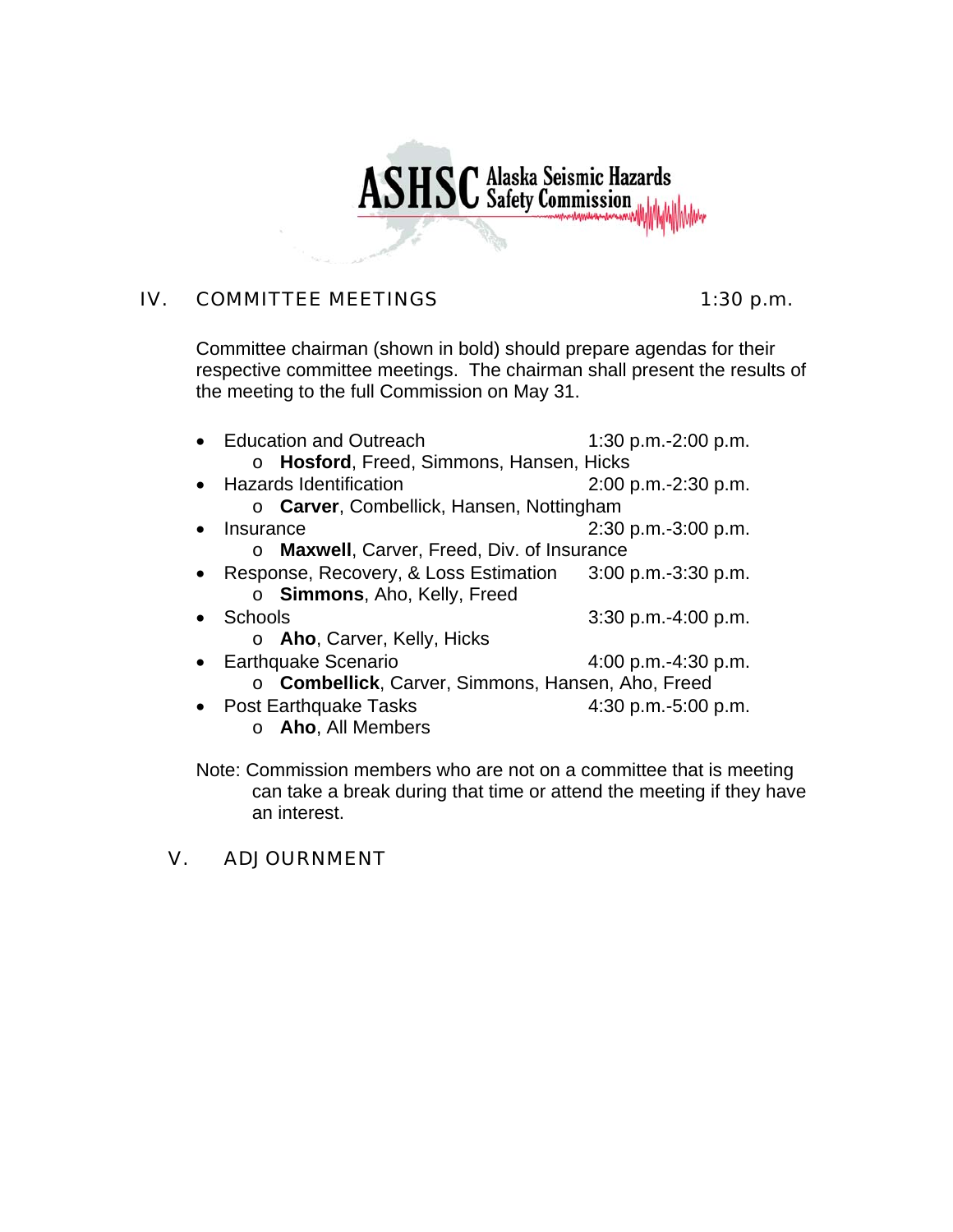**ASHSC** Alaska Seismic Hazards

Wednesday May 31, 2007 9:00 a.m.-5:00 p.m.

# AGENDA

| ı.  | <b>OPENING BUSINESS</b><br>Call to Order (John Aho, Chairperson); Roll call<br>Approval of the Agenda, Add Items<br>$\bullet$<br><b>Introductions-Guests</b>                                                                                                                                            | 9:00 a.m.    |
|-----|---------------------------------------------------------------------------------------------------------------------------------------------------------------------------------------------------------------------------------------------------------------------------------------------------------|--------------|
| П.  | <b>BREIFINGS</b><br>Nico Bus- Director of Administrative Services<br>Division (DNR)- Budgeting Process Discussion<br>Pamela Bergmann (DOI)- Update on Disaster<br><b>Preparedness Activities</b><br>David Cole (MOA GAC)- GAC Activities                                                                | 9:10 a.m.    |
| Ш.  | <b>BREAK</b>                                                                                                                                                                                                                                                                                            | 10:30 a.m.   |
| IV. | <b>MEETINGS OF INTEREST</b><br>14th World Conference on Earthquake Engineering<br>10/12-10/17, 2007<br>Beijing, China                                                                                                                                                                                   | $10:45$ a.m. |
| V.  | <b>CRITICAL DEADLINES</b><br>FY09 Budget to Legislature December 15, 2007<br>۰<br>FY08 Report to Legislature<br><b>January 1, 2008</b><br>$\bullet$<br><b>ASHSC Chairman Budget Discussions</b><br>Oct-Nov, 2007<br>$\bullet$<br>2014 National Earthquake Engineering Conference                        | 10:50a.m.    |
| VI. | <b>NEW BUSINESS</b><br>FY08 Budget Approach Discussion<br><b>Potential Partnerships</b><br>$\bullet$<br><b>CREW Discussion</b><br>$\bullet$<br><b>Future Presentations/Briefings</b><br>$\bullet$<br>o Anchorage Port Expansion<br><b>MOA Ground Failure Study</b><br>$\circ$<br><b>FEMA</b><br>$\circ$ | 11:00 a.m.   |